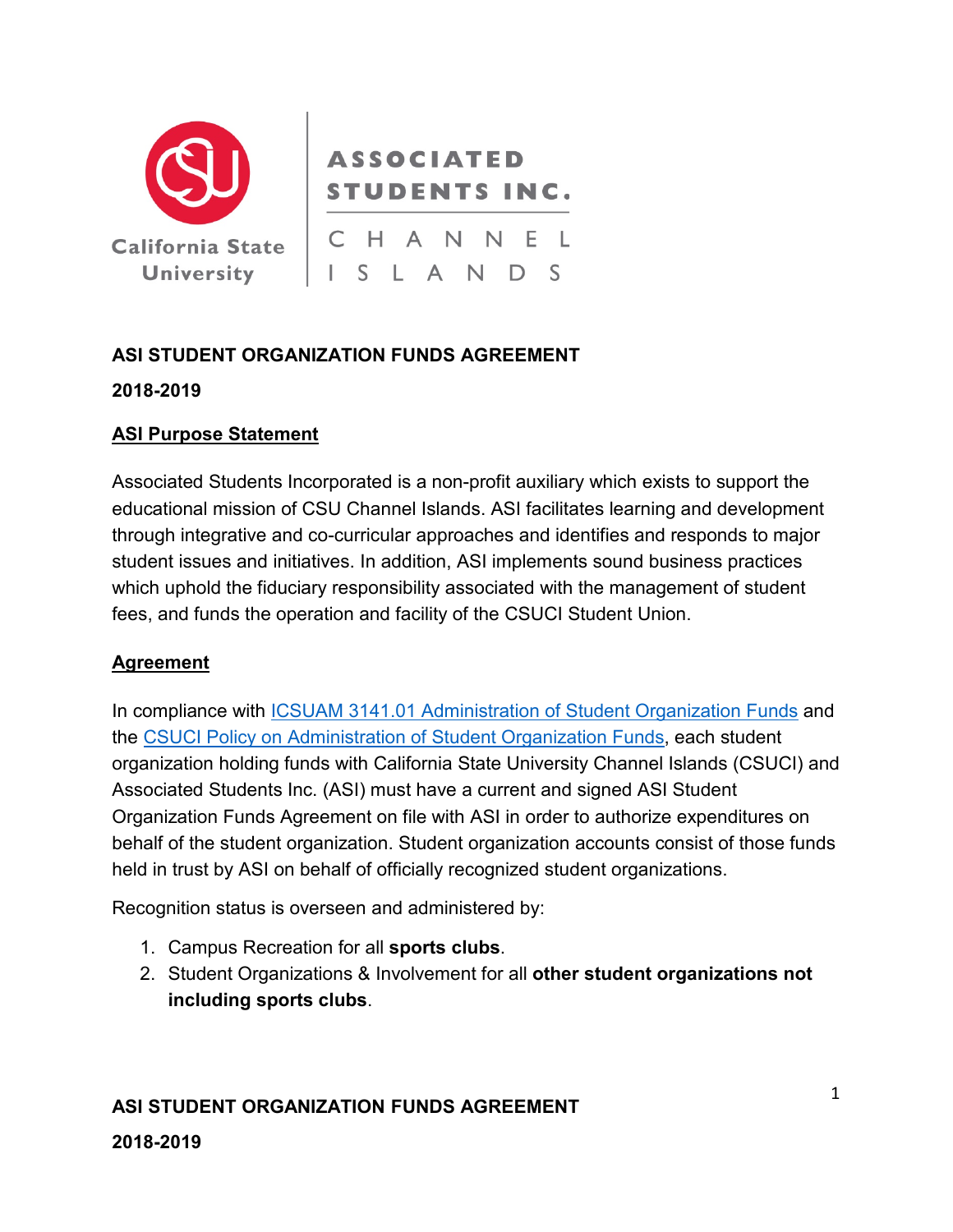The student organization treasurer and president must agree to the following terms:

# **Regarding ASI01 and ASI02 Funds:**

### *Fund Requirements and Restrictions*

- 1) Student organizations with negative balance or insufficient funds will not be able to request expenditures or reimbursements until ASI confirms there are sufficient funds in the account.
- 2) In the event the student organization account has insufficient funds to cover any cost obligation presented to ASI for payment, the authorized signer(s) may be held personally responsible for amount due.
- 3) All funds collected by or allocated to the student organization must be used exclusively for the purpose of furthering the organization's goals and objectives.

# *Expenditure Requirements*

- 4) All expenditure requests on behalf of the student organization may not occur until the following have been completed:
	- a. Treasurer and president have signed and submitted this ASI Student Organization Funds Agreement
	- b. Treasurer and president complete the ASI Budget Workshop
	- c. The student organization has completed the Student Organizations and Involvement recognition process.
- 5) All requests for reimbursements or payments must include original itemized receipts (attached to full size scratch paper for scanning) and/or invoices containing information about what was purchased.
- 6) Expenditures for reimbursement will not be accepted for purchases of alcohol or purchases not for the purpose of furthering the Student Organization's goals and objectives.

# *Authorization Requirements*

7) Only the treasurer or president identified on this form is able to sign and approve expenditures on behalf of the student organization. All expenditure requests on behalf of the student organization, including but not limited to Procurement Card statements, Business Expense Claim forms (BEC), check

# **ASI STUDENT ORGANIZATION FUNDS AGREEMENT**

#### **2018-2019**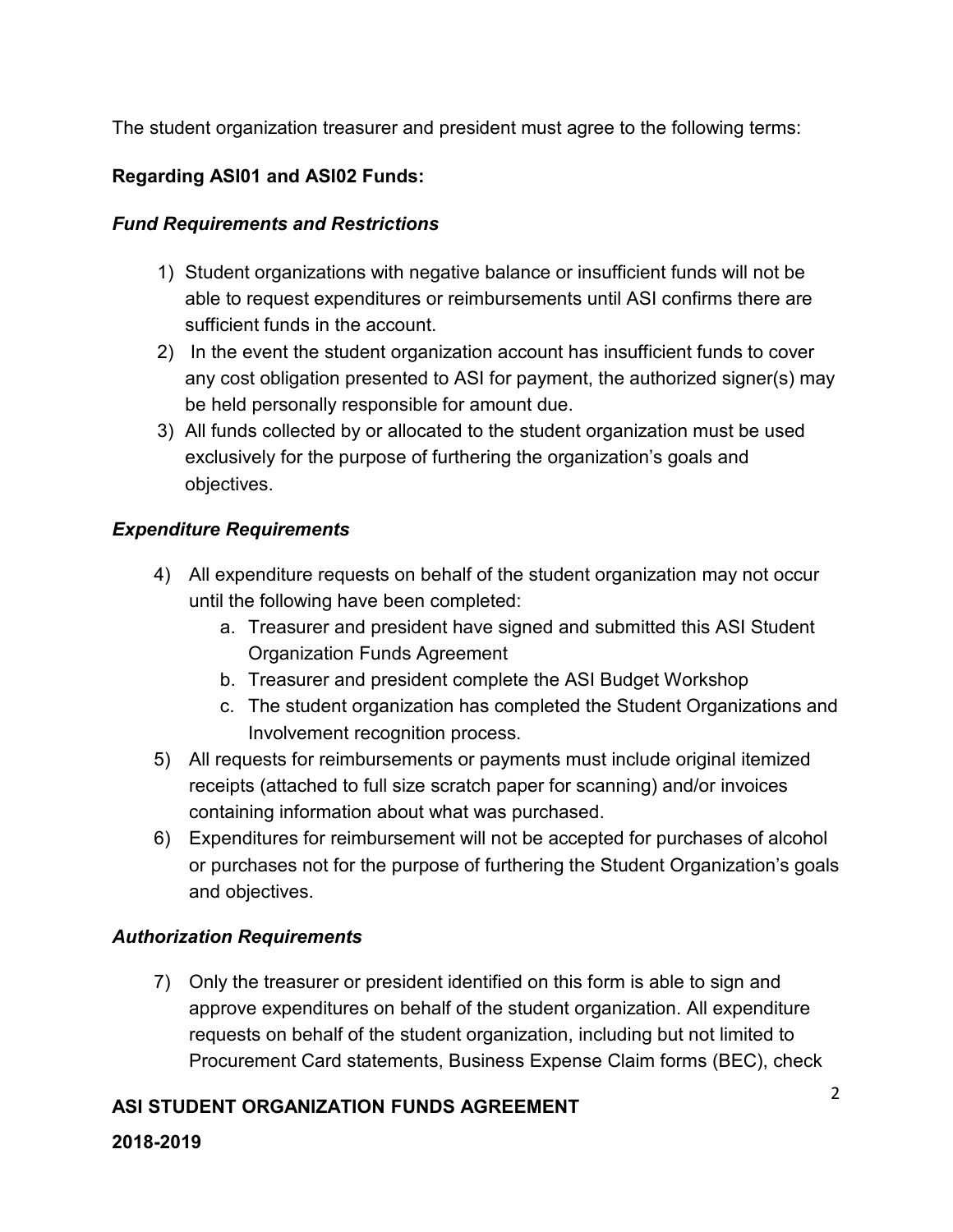requests, purchase request forms, banquet event orders (BEO), invoices must be signed and approved by the organization's treasurer and followed by the associate vice president for Student Affairs or designee.

- a. In a special circumstance, the president identified on this form can sign on the treasurer's behalf.
- 8) In the event that the treasurer submits a reimbursement claim or a Procurement Card statement, only the president identified on this form is able to sign and approve the reimbursement claim or Procurement Card statement on behalf of the student organization.
- 9) Should the officer positions of treasurer or president change, a new ASI Student Organizations Funds Agreement must be signed by the president and treasurer.
- 10) Signers on this form authorize ASI to process payments on behalf of the student organization.
- 11) The treasurer is responsible for ensuring the transfer of equity to the new treasurer at the close of each academic year. This includes all items and/or equipment purchased for the student organization with ASI01 or ASI02 funds.

### **Regarding ASI02 Funds (only):**

### *Fund Requirements and Restrictions*

- 1) Funds for student organizations can be raised through membership dues, donations, fundraising activities, etc.
- 2) All officially recognized student organizations that wish to collect, fundraise, or otherwise maintain funds are required to deposit their funds with ASI. No student organization may hold funds outside the University.
- 3) There will be no interest earned on bank accounts held in trust for the organization by ASI.
- 4) Student organization ASI accounts cannot be used to hold funds on behalf of other student organizations.
- 5) All funds generated by a philanthropic event to be deposited in an ASI02 account must follow the [ASI Policy on Event Cash Handling.](http://www.csuci.edu/financial-services/documents/ci-ar-event-cash-handling-asi.pdf) As noted in the [CSUCI Cash Handling Training](https://www.csuci.edu/clubs-organizations/workshops.htm) and [ICSUAM Section 3000,](http://calstate.edu/icsuam/documents/Section3000.pdf) all funds up to \$499.00 must be deposited at the Student Union Information Desk within 2 business days of collection. All funds between \$500.00 and \$4,999.99 must be deposited at the Student Union Information Desk within 24 hours of collection.

### **ASI STUDENT ORGANIZATION FUNDS AGREEMENT**

#### **2018-2019**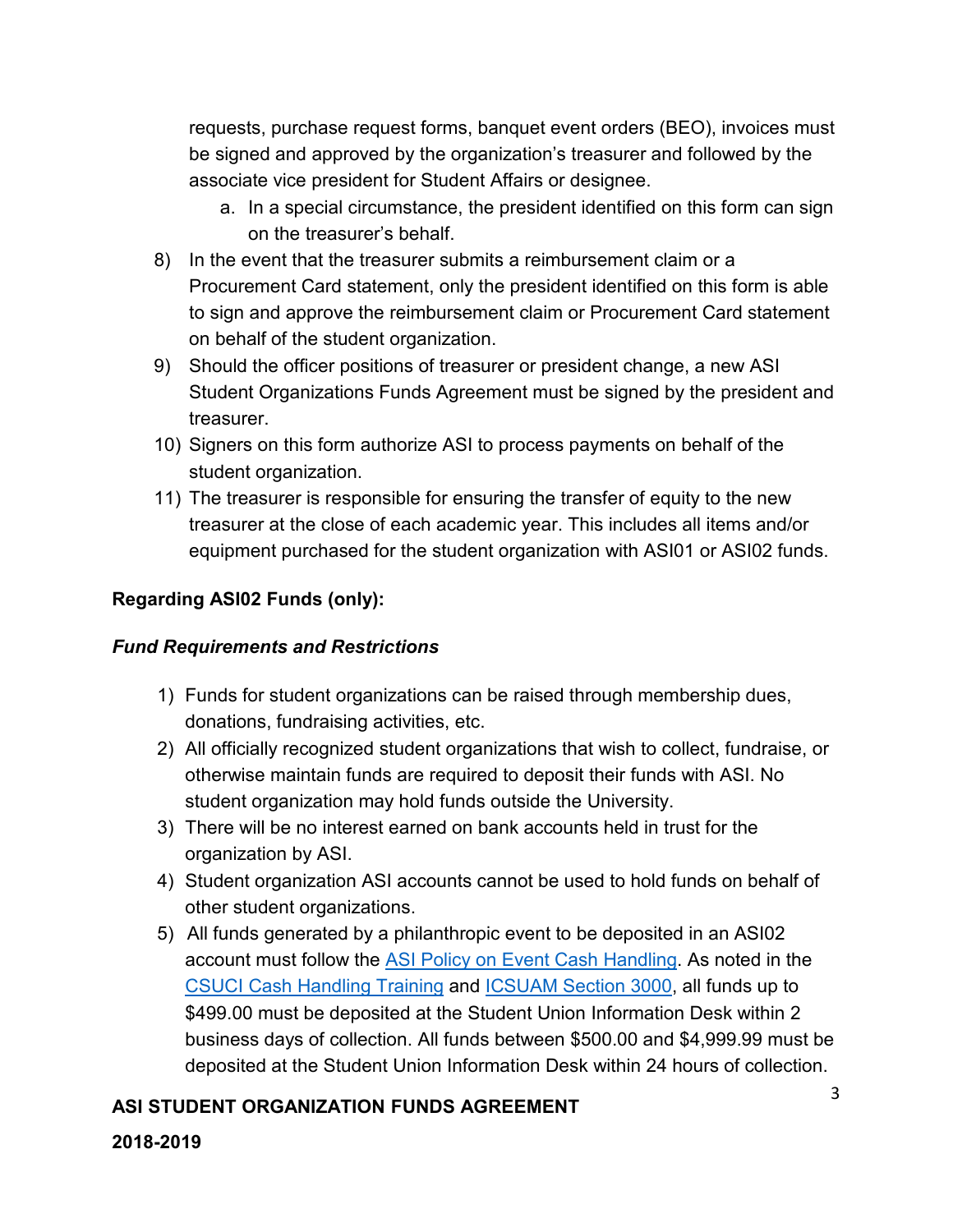Funds of \$5,000.00 or more must be deposited at the Student Union Information Desk the same day immediately upon collection.

### **Disposition of Inactive ASI02 Account Funds**

If a student organization becomes inactive and funds remain in the student organization's ASI02 account, after a period of one year (two academic semesters) of inactivity, any funds remaining in the account will revert to the beneficiary authorized by the student organization and the account will be placed on inactive status.

By signing this agreement, I understand that failure to indicate a beneficiary preference or if the president and treasurer select different beneficiaries on their individually signed funds agreements, this will result in funds being automatically transferred to Associated Students Inc. Contingency Fund (to be available for allocation to other ASI programs and activities).

*Please select a beneficiary (check only one):*

Associated Students Inc. Contingency Fund (to be available for allocation to campus organizations)

\_\_Other - please detail below (NOTE: if "other" is chosen, review and approval of this beneficiary will be under the discretion of the Budget Allocation and Spending Committee)

Other:  $\frac{1}{\sqrt{1-\frac{1}{2}}}$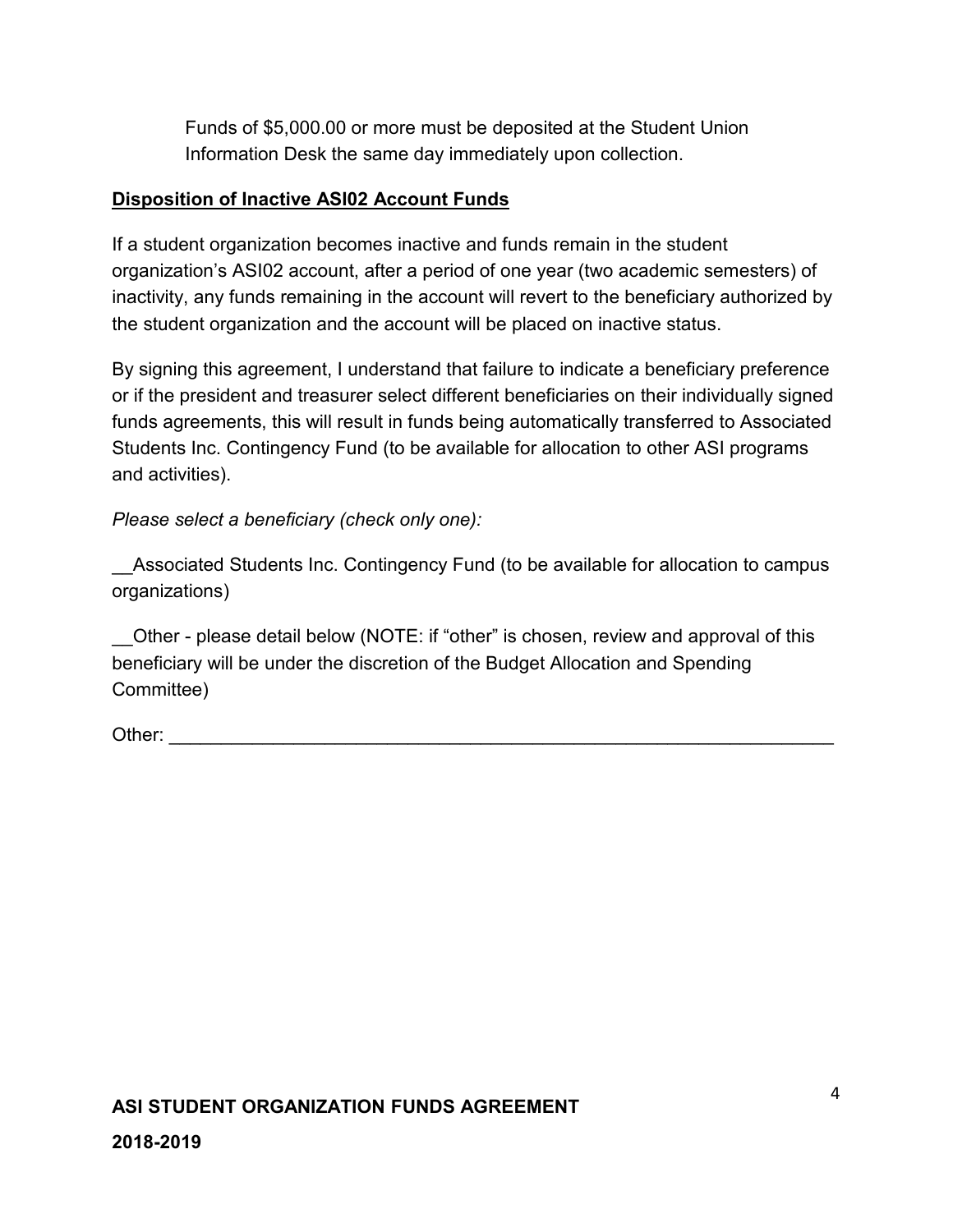# **Terms & Conditions**

By signing this ASI Student Organization Funds Agreement, I understand and agree that Associated Students Inc. at Channel Islands acts in a fiduciary capacity with respect to student organization funds and is not responsible for the nature and purpose of any disbursement, and administers disbursements in accordance with ASI approval and documentations/support policies.

ASI assumes no liability for events and activities paid for by the use of student organization account funds. Student organization agrees to indemnify and save harmless ASI, its officers, agents and employees from any and all losses, costs or damages of any nature and description whatsoever, accruing or resulting to the participant in connection with the event. Student organization funds are not under the budgetary or programmatic control of ASI.

Student organizations shall hold harmless, indemnify, and defend the State of California, the Trustees of the California State University, the California State University Channel Islands, its auxiliaries and the officers, employees, duly authorized volunteers, and agents of each of them from and against any and all liability, loss, damage, expense, costs of every nature, and causes of actions, except for the sole negligence or willful misconduct of University, arising out of or in connection with their use of the property referenced above in the provision of services for the event.

Each student organization must understand the fiduciary expectations, requirements and responsibilities of officers and advisors as outlined in the CSUCI Student Organization Handbook. Officers will receive training in fiscal responsibility each fall through Student Organizations & Involvement.